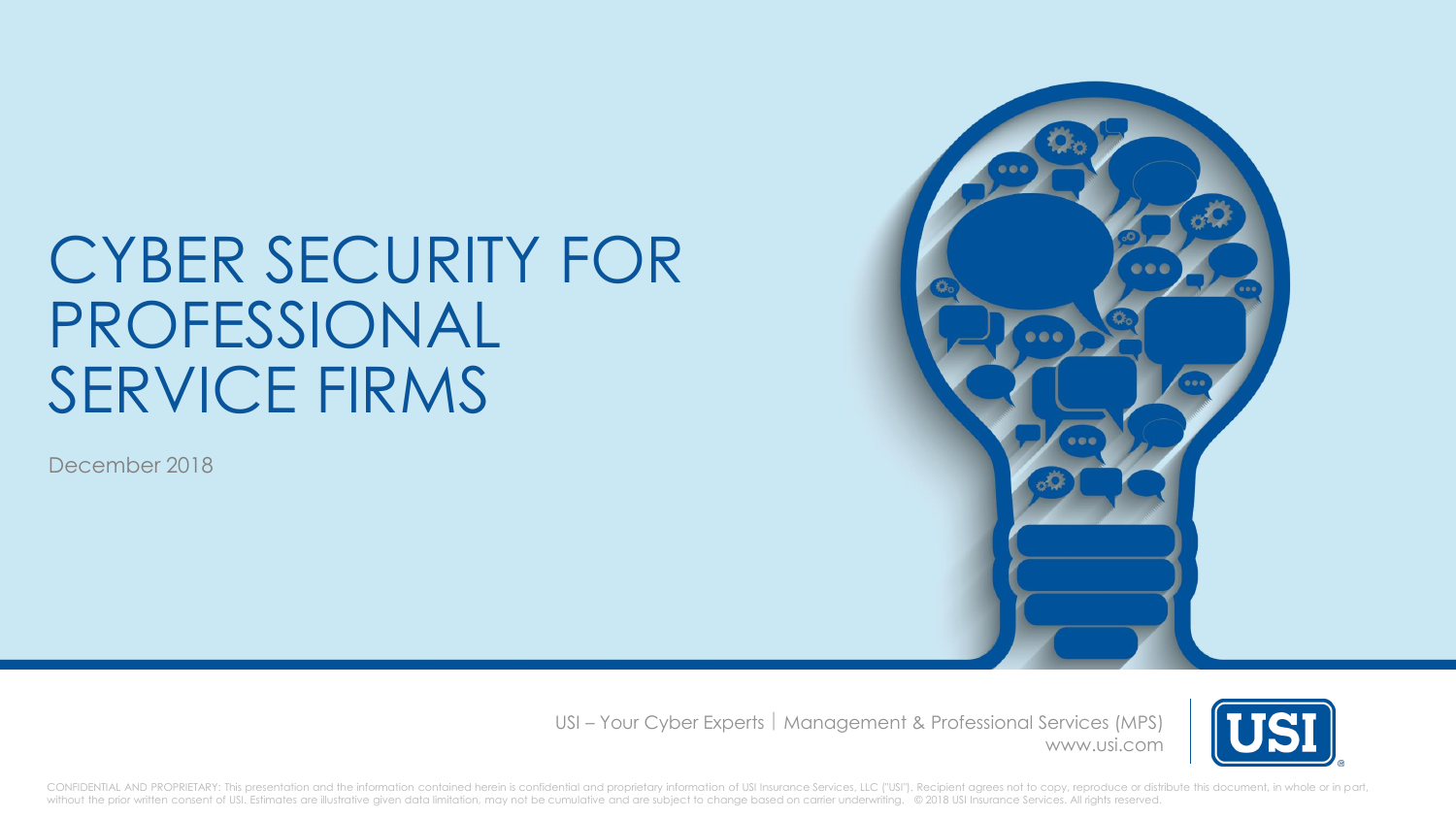

## Today's Topics

- What Are My Clients' Privacy Risks?
- How Does a D&O Policy Respond?
- Basics of Cyber Insurance
- How Does a Crime Policy Respond?
- Helping My Clients Use Insurance to Address the Business Risk of Cyber Incidents and Cyber Regulations
- Missteps to Avoid as a CPA that could Hinder Insurance Proceeds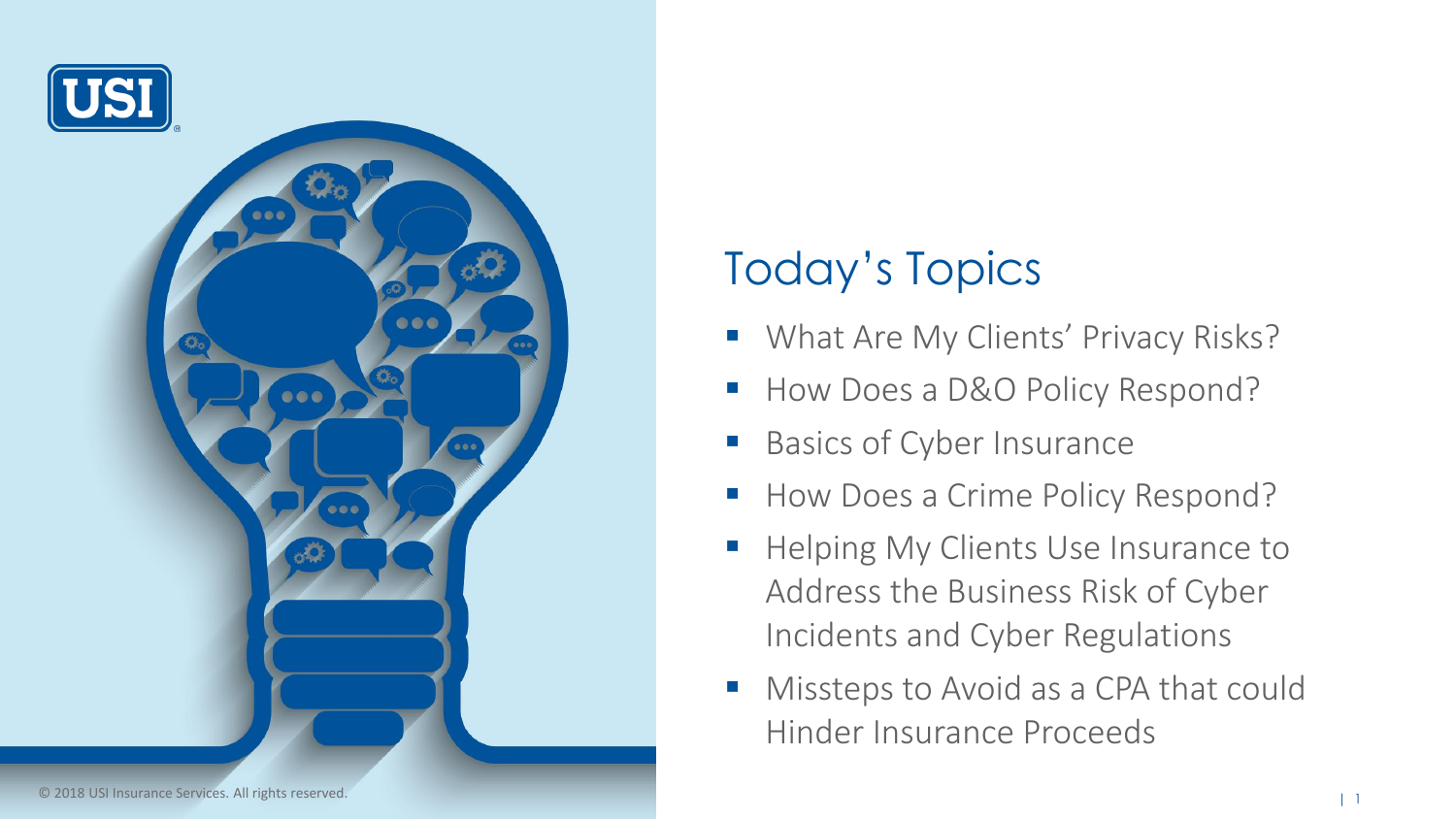

## Privacy Litigation as a Business Risk

- Breach-based Litigation from Consumers
	- Standing Questions Clapper, Zappos, Neiman Marcus, Sony
- Breach-based Litigation from Shareholders
	- Target
	- Wyndham Hotels
	- Equifax
- **Privacy Regulation-based Litigation** 
	- Facebook Lawsuit
	- Nielson Holdings Lawsuit
		- Both lawsuits raise operational concerns, not repercussions of a breach or a regulatory failure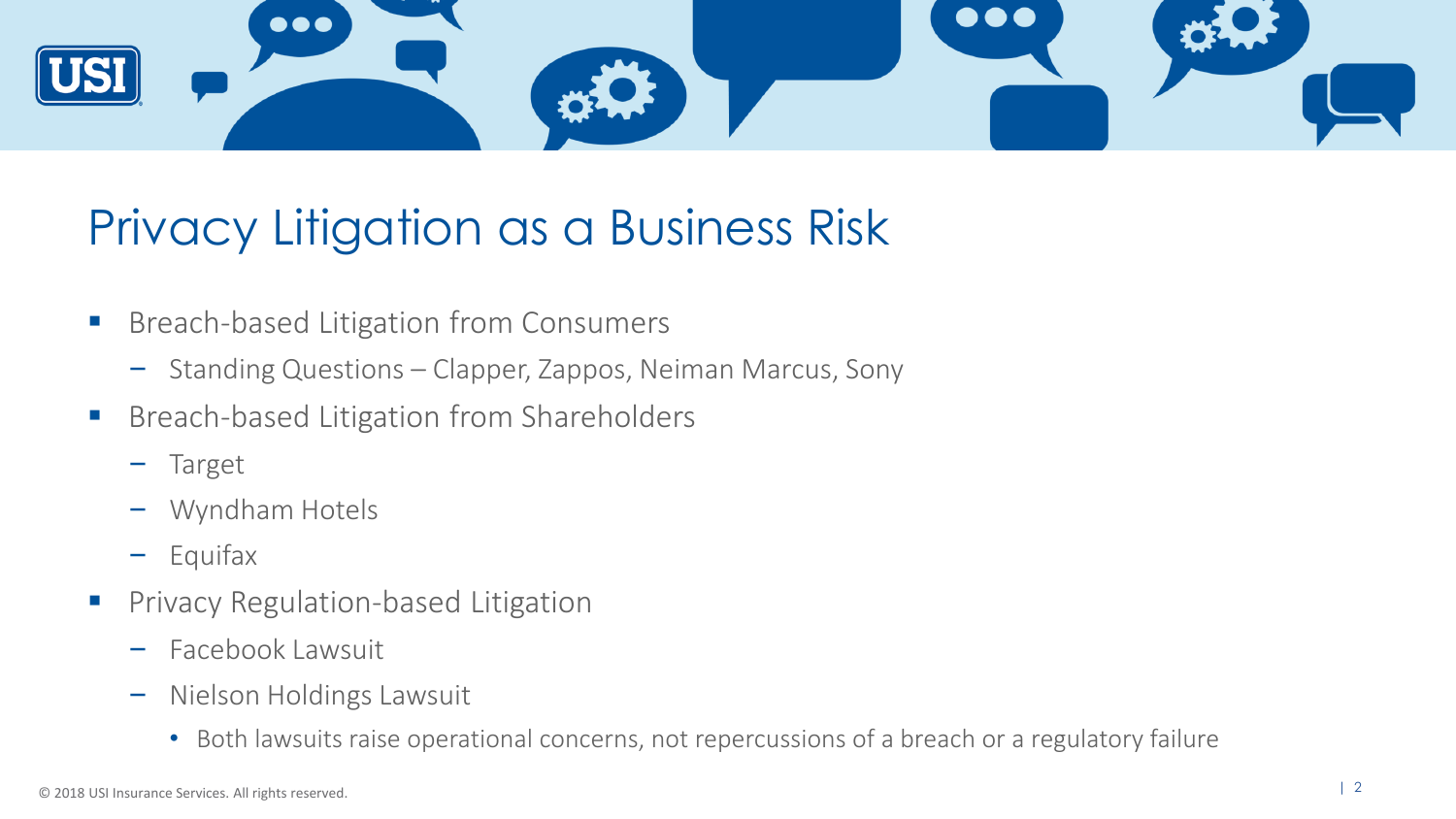

## Regulatory Risk

#### ■ GDPR

- This new regulation went into effect in May 2018. Companies with any exposure to the EU—e.g. legal entity in Europe; legal representative there; offer goods or services to European citizens; your website uses cookies that track European citizens—may be at risk of penalties.
- Ensure (cyber insurance) coverage includes regulatory fines and penalties.
- California Consumer Privacy Act of 2018
- SEC Guidance
- Insider Trading Concerns
- The Costs Defending Regulatory Matters
	- Example enforcement action: Altaba, Inc. (formerly known as Yahoo!)
	- While significant fines and penalties have proven rare (so far), investigations by regulators can be costly and a time-consuming distraction to senior management
	- Other Federal regulations, like HIPAA
	- Individual state regulations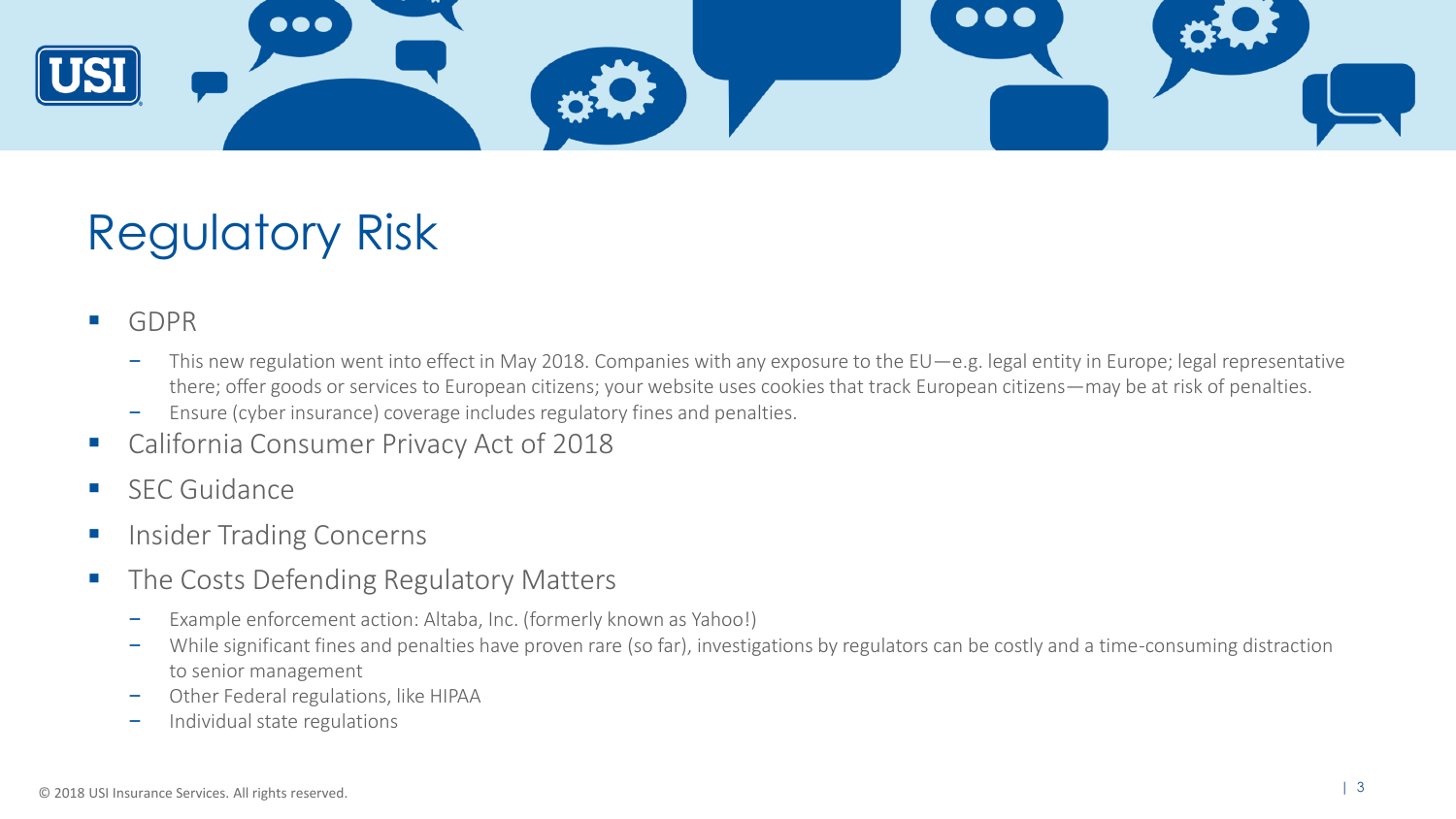

## SEC Guidance on Cyber Risk

- Date of Guidance: February 2018
	- The new guidance—while not much different than past guidance—makes it clear that the SEC will be concerned with (enforcement of) cybersecurity disclosures.
	- One highlight they noted is that while the company is investigating a potential cyber incident, they may need to implement (insider) trading restrictions.
	- CEOs must now affirmatively certify the adequacy of the company's cybersecurity controls.
	- Some have recommended that boards create a cybersecurity committee, much like an audit committee, and have at least one board member well-versed (an expert) in cybersecurity issues.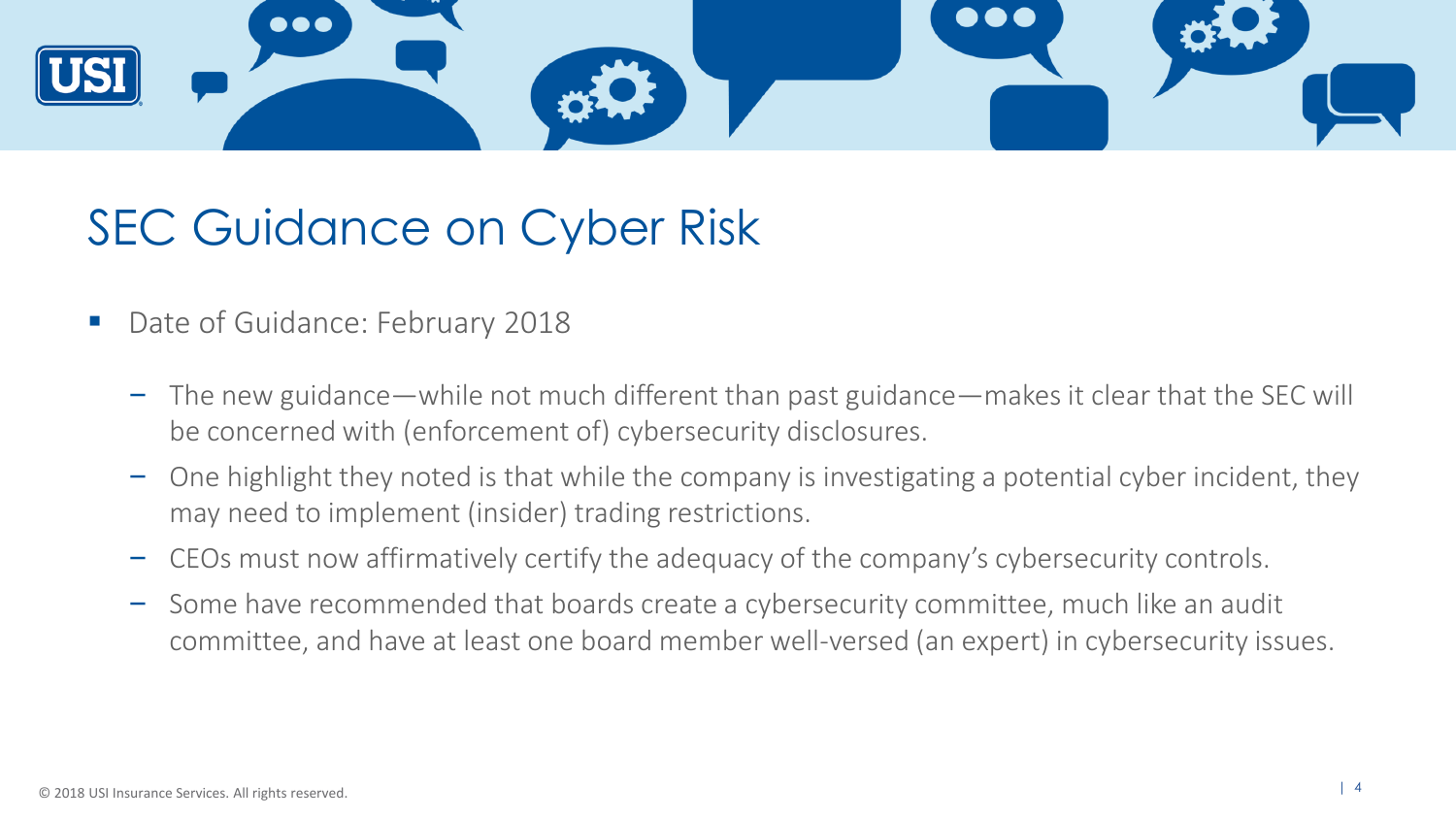

### How Does a D&O Policy Respond to Cyber as a Business Risk?

- D&O as all-risk policy
- Cyber as basis for securities class action or derivative
- SEC or other regulatory enforcement based on cyber
- Insurance considerations?
	- Intersection with cyber insurance
	- Failure to purchase cyber insurance as a D&O claim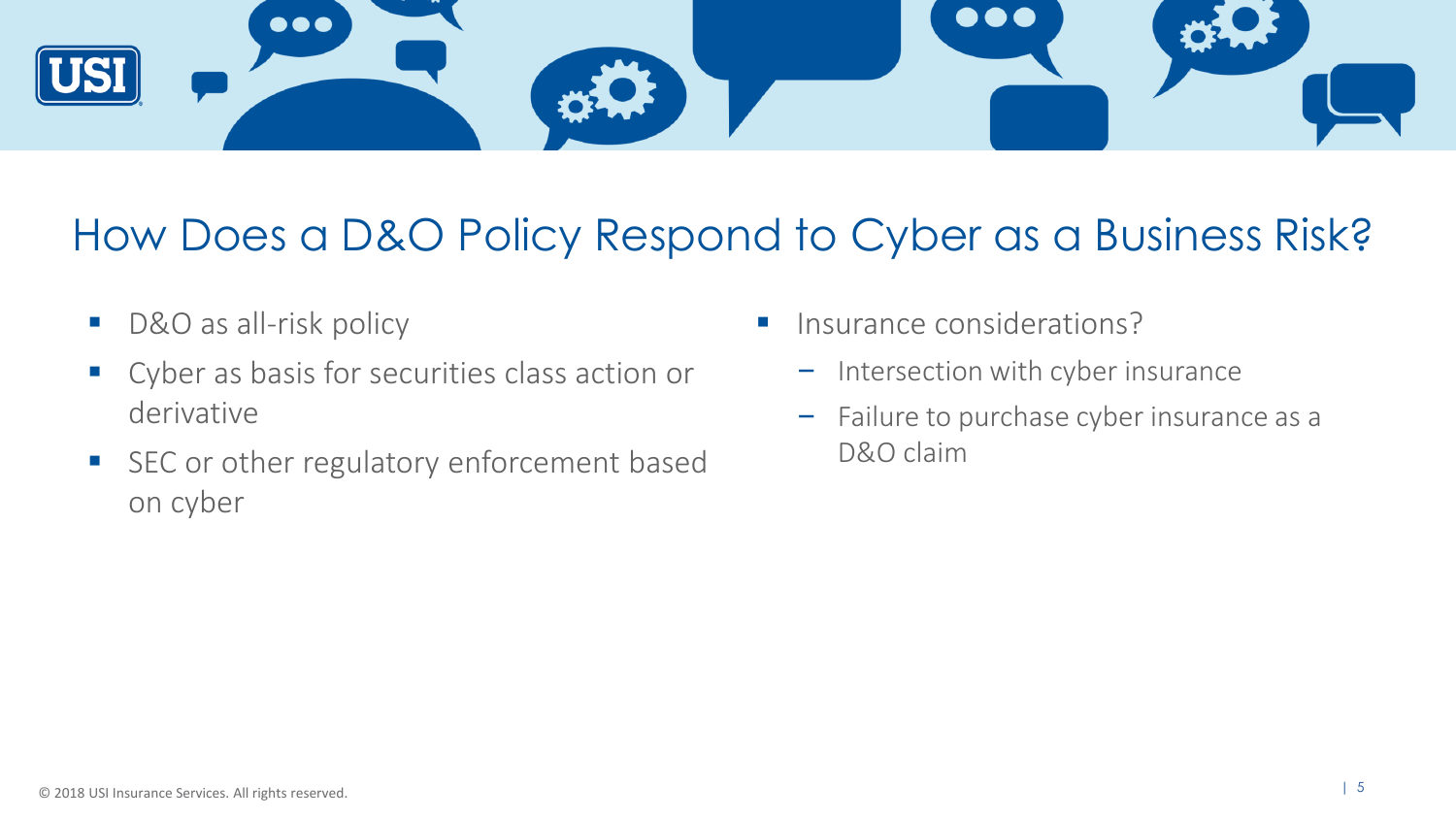

## Are Your Clients Covered?

Business leaders believe they have Cyber coverage. Most, if not all, carriers specifically exclude cyber exposure in non-cyber specific policies.

### Miscellaneous/E&O

- Typically excludes a security breach
- Typically tied to/requires an act of negligence in delivering professional services to trigger coverage
- Specific Exclusions



- Coverage is specific to physical loss or damage to tangible property
- Courts have consistently held that data is not tangible property
- Sublimits are small for Property Damage due to a Cyber attack

#### General Liability

- · Excludes damage to and corruption of electronic data
- Covers only "tangible" property
- $\blacksquare$  Personal & Advertising Liability does not cover violations/misuse of private information
- Specific Exclusions



- Covers loss due to employee theft of money, securities or other property
- Property must be tangible and have intrinsic value
- No coverage for confidential information
- Specific Exclusions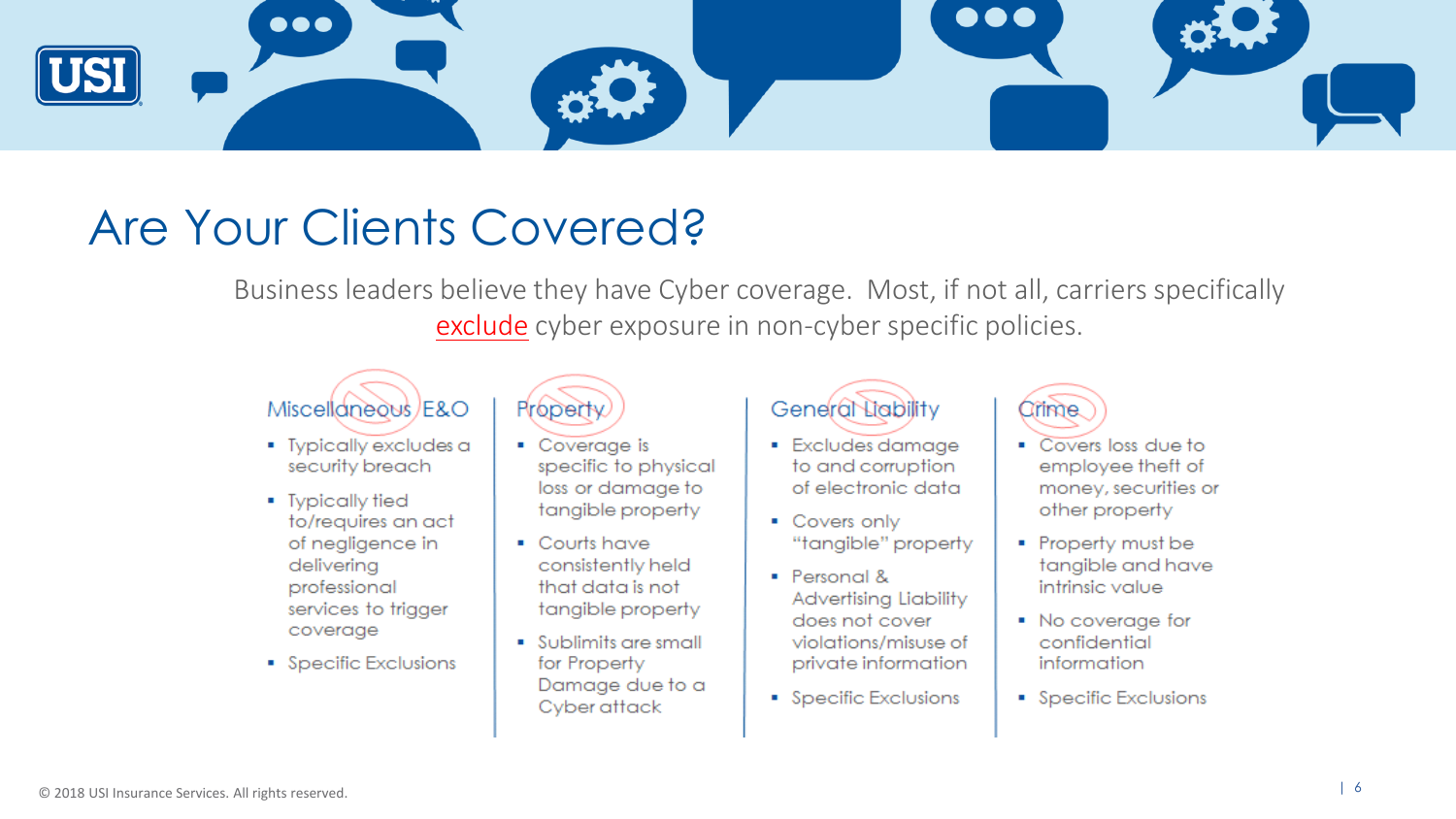

### Using Cyber Insurance for More Than Just Breach Response

■ Cyber insurance can be as a risk transfer mechanism for more than just the cost of notifying affected individuals following a breach.

#### Traditional Risk Transfer Product Covering Third Party Claims

- Triggered by law suits, investigations, and other demands
- Policy intended to cover indemnity & defense costs
- Examples:
	- Privacy-related litigation brought by customers and/or employees
	- Regulatory fines from enforcement bodies
	- Fines, penalties & other costs resulting from payment card breaches
	- Multimedia liability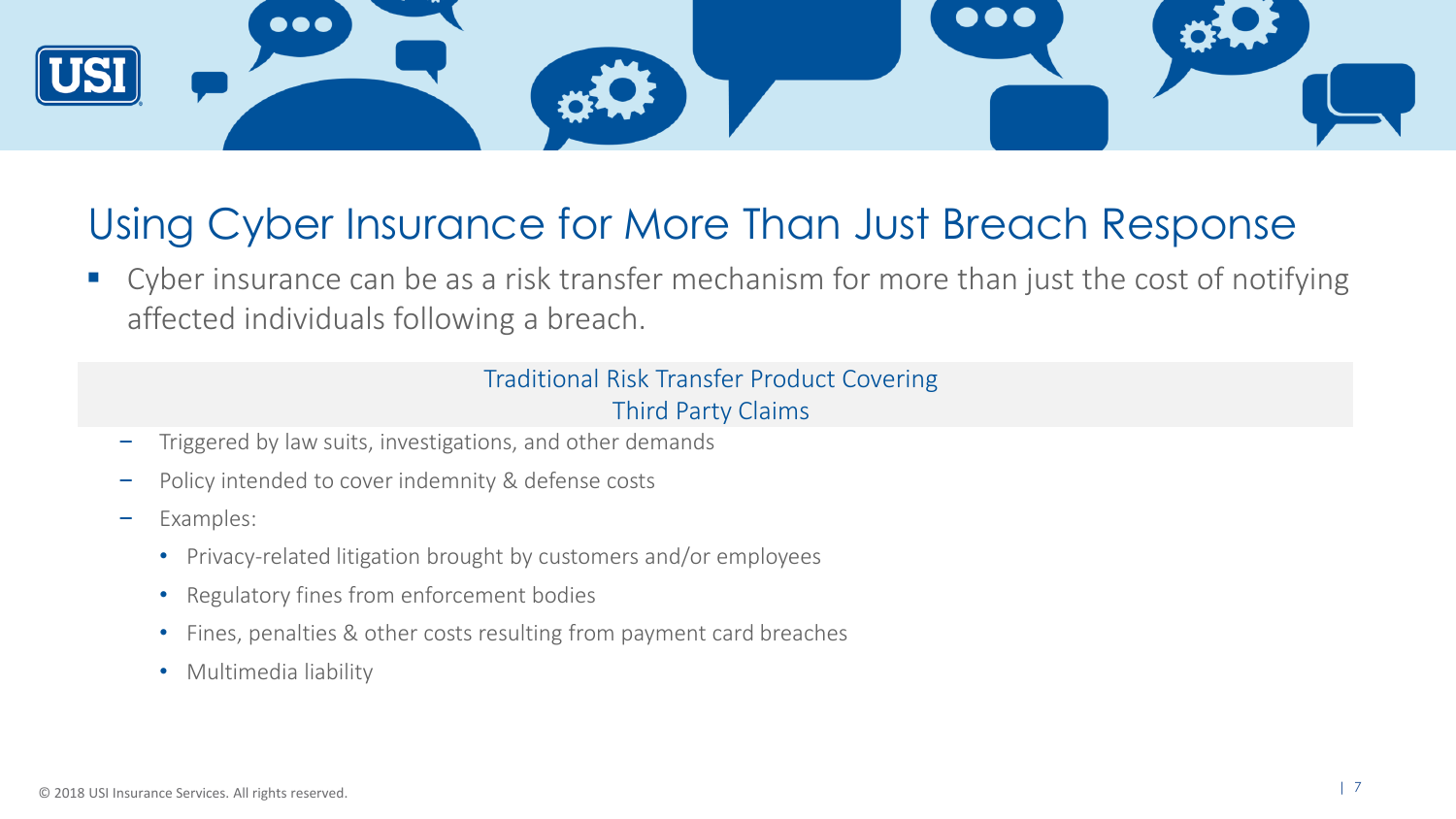

### Using Cyber Insurance for More Than Just Breach Response

#### Response Mechanism for First-Party Events

- The company has (or may have) suffered a direct loss
- Covers expenses incurred to halt an event (breach coaches), investigate an event (forensic firms) and/or respond to an event (notifying; monitoring)
- Examples:
	- Cyber Extortion (Ransomware)
	- Business Interruption & Dependent Business Interruption
	- Crisis Management (Public Relations & Response)
	- Reputational Harm / Lost Profits
	- Social Engineering
	- System Failure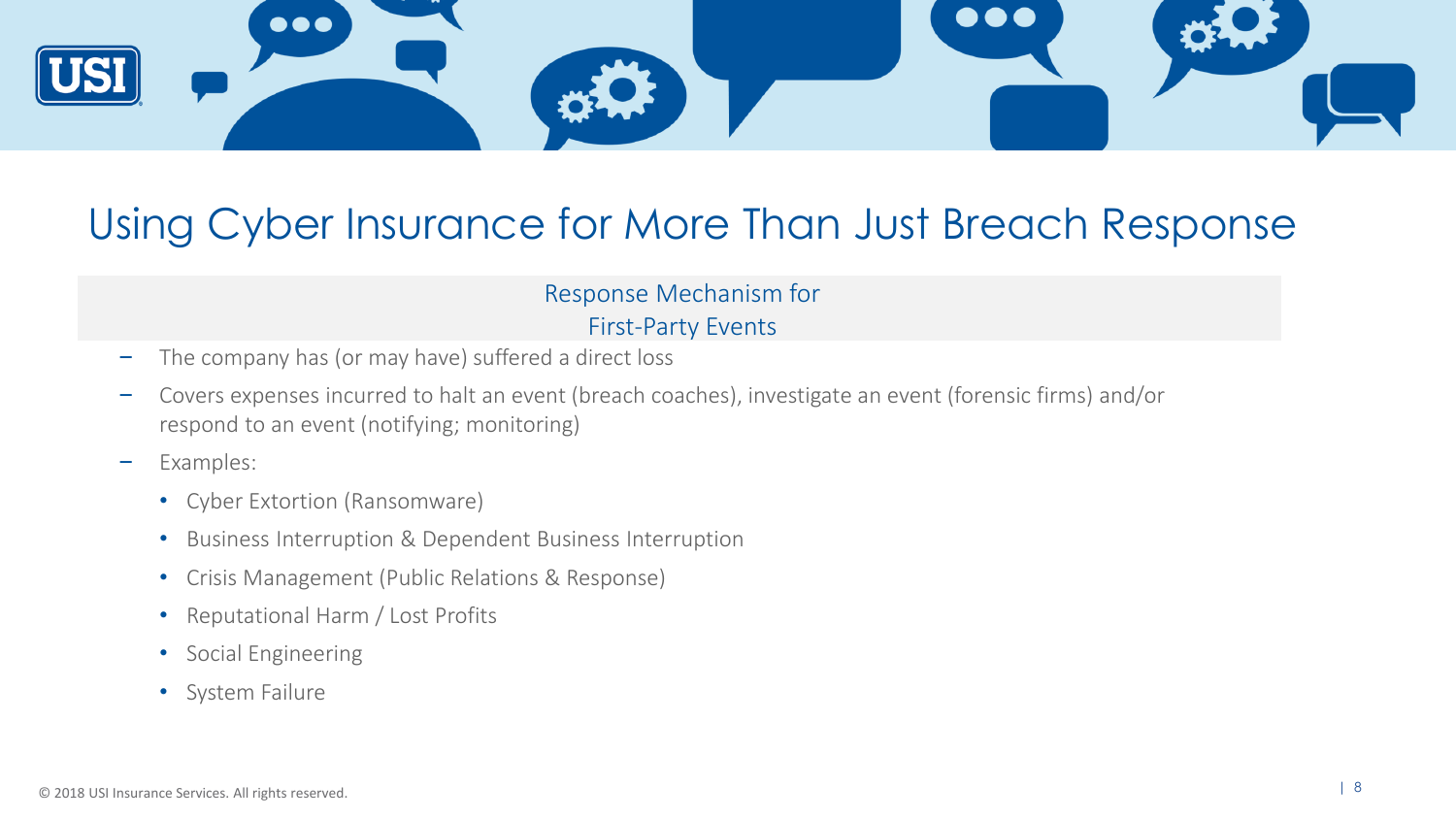

## How Not to Screw Up Your Clients' Coverage

- **E** Report immediately
- **■** Use carrier-approved vendors
- **Privilege issues**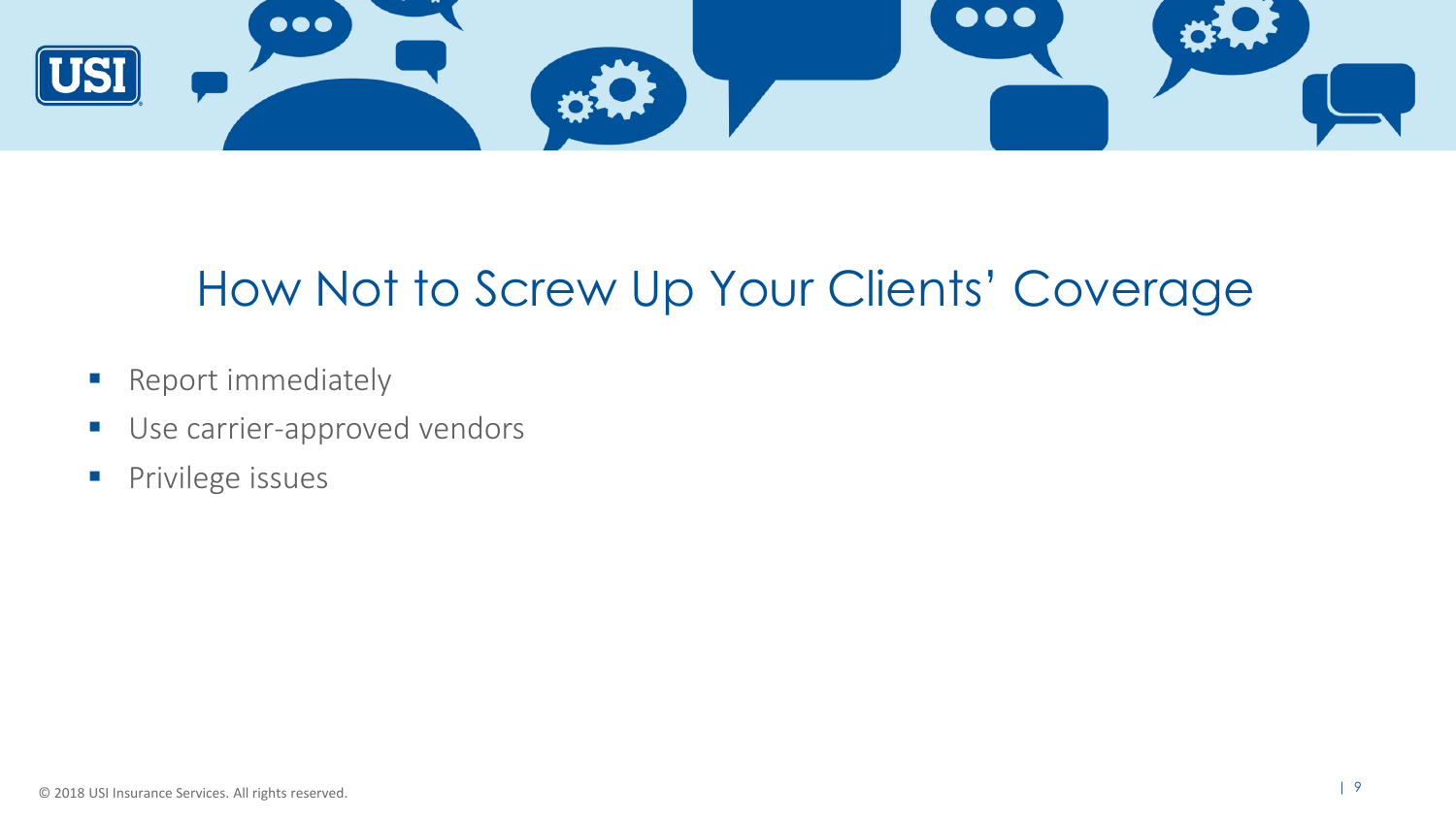

## CPA-firm Specific Concerns

- **EXECUTE:** Client confidentiality
- Client IP
- Social engineering / ransomware issues with client information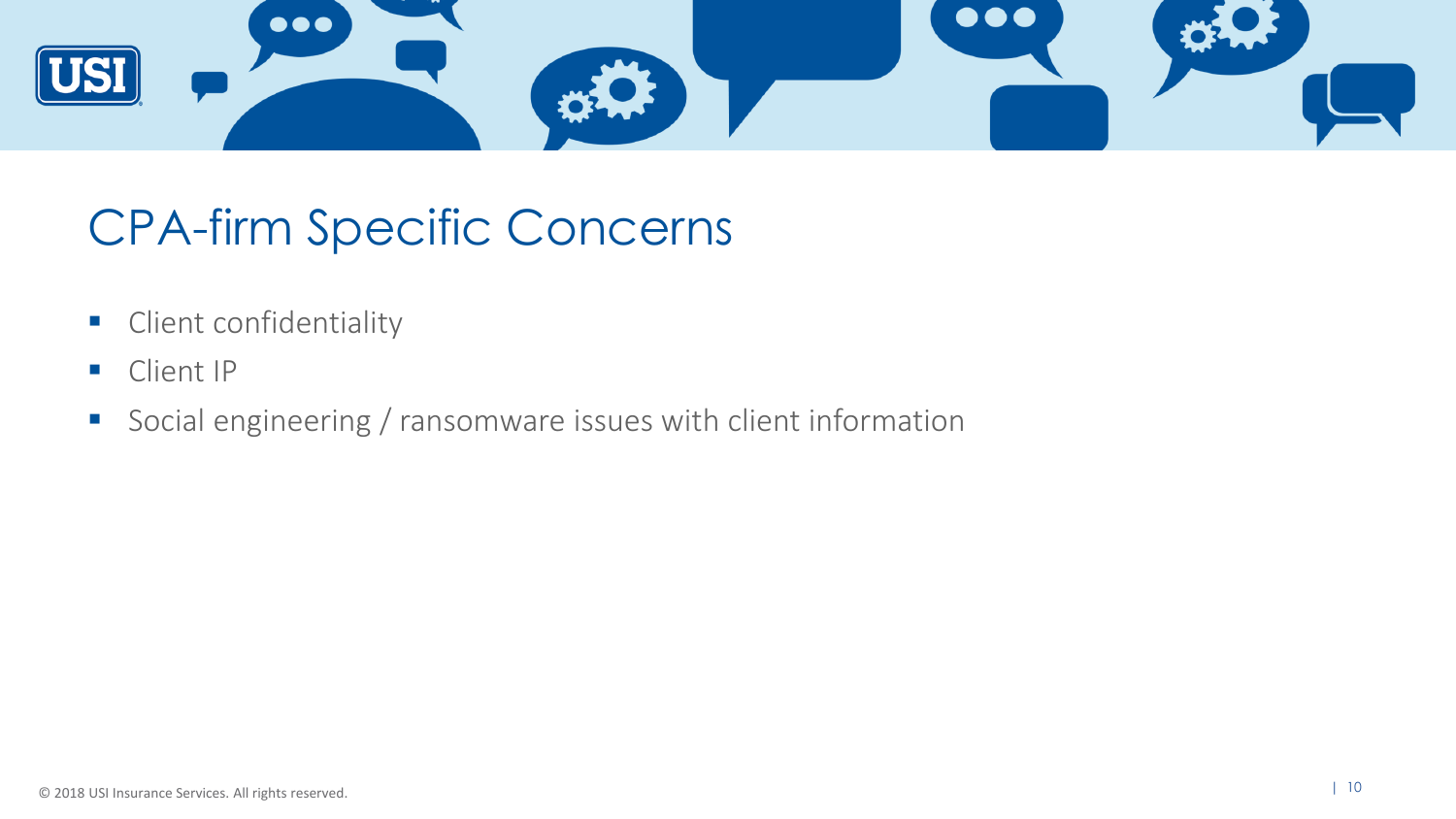

## Questions & Contact Information



#### Kara Altenbaumer-Price, Esq. SVP, Corporate Risk & Governance

Kara has spent more than 15 years in the world of executive risk, first as a lawyer defending companies and their executives in securities and compliance issues and then as a broker and client advisor in USI's D&O practice. As leader of USI Southwest's Management and Professional Services practice, she counsels both public and private company clients on corporate governance, executive and corporate risk, and professional liability insurance language, issues, and claims. She can be reached at 214.443.3127 or [kara.altenbaumer-price@usi.com](mailto:kara.altenbaumer-price@usi.com).